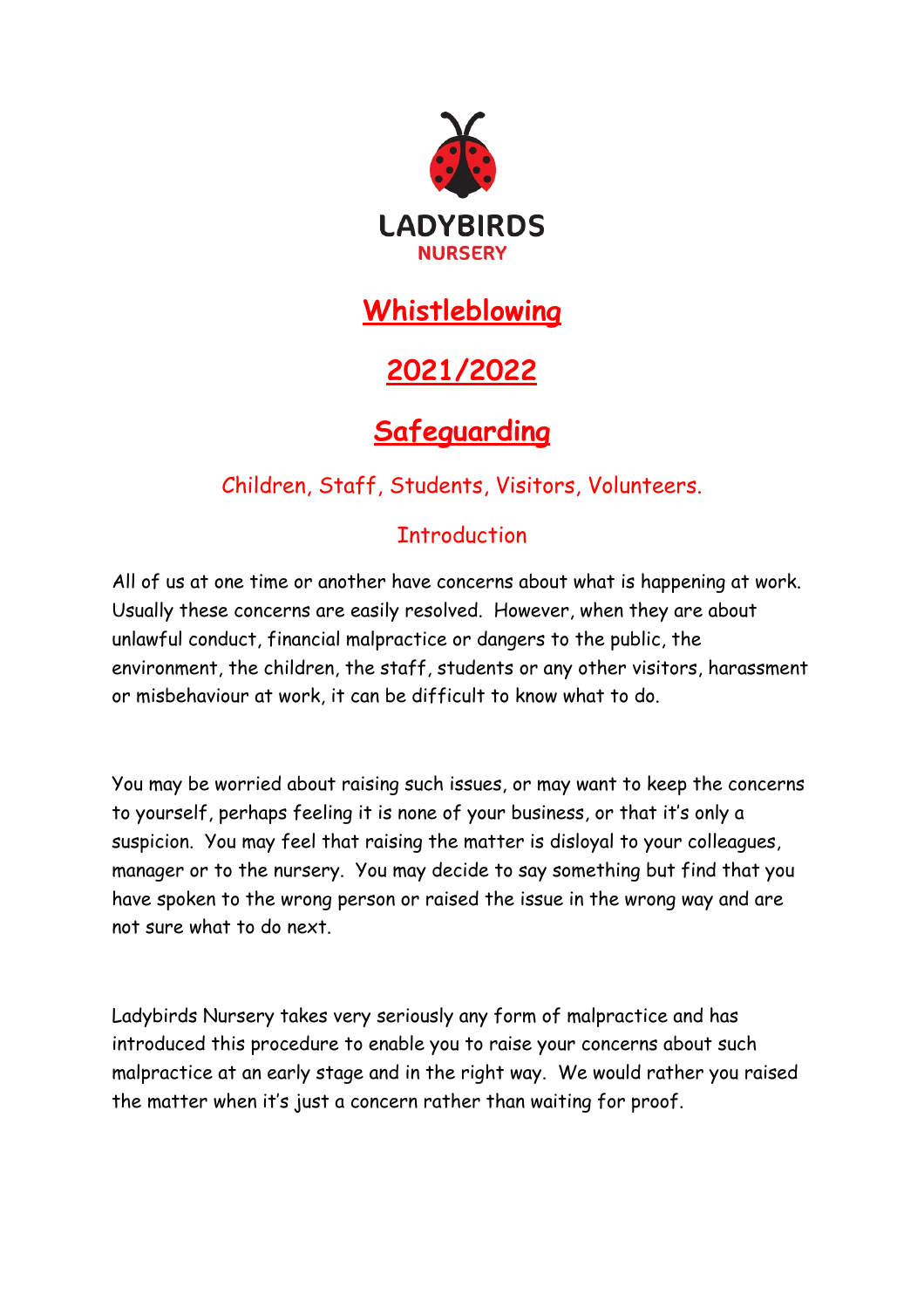If something is troubling you, which you think we should know about or look into, please use this procedure. However, this Whistleblowing procedure is also available for concerns about your personal position, where you are uneasy about the Grievance Procedure, as well as the interests of others, or if you think the nursery itself is at risk.

#### IF IN DOUBT.....RAISE IT

#### Purpose

The purpose of the Whistleblowing Policy is to provide staff with a clear and safe route for reporting concerns.

#### Ladybirds Nursery Assurances to you

#### Your Safety

If you raise a genuine concern under this policy, you will not be at risk of losing your job, or suffering from any form of retribution as a result. Providing you are acting in good faith, it does not matter if you are mistaken. Of course we do not extend this assurance to someone who maliciously raises a matter they know is untrue. Ladybirds Nursery will not tolerate the harassment or victimisation of anyone raising a genuine concern. However, we recognise that you may want to raise a concern in confidence, we will not disclose it without your consent. If the situation arises where we are not able to resolve the concern without revealing your identity (for instance because your evidence is needed in court), we will discuss with you whether and how we can proceed.

Remember that if you do not tell us who you are, it will be much more difficult for us to look into the matter, or to protect your position or to give you feedback. Accordingly, while we will consider anonymous reports, this Policy is not appropriate for concerns raised anonymously.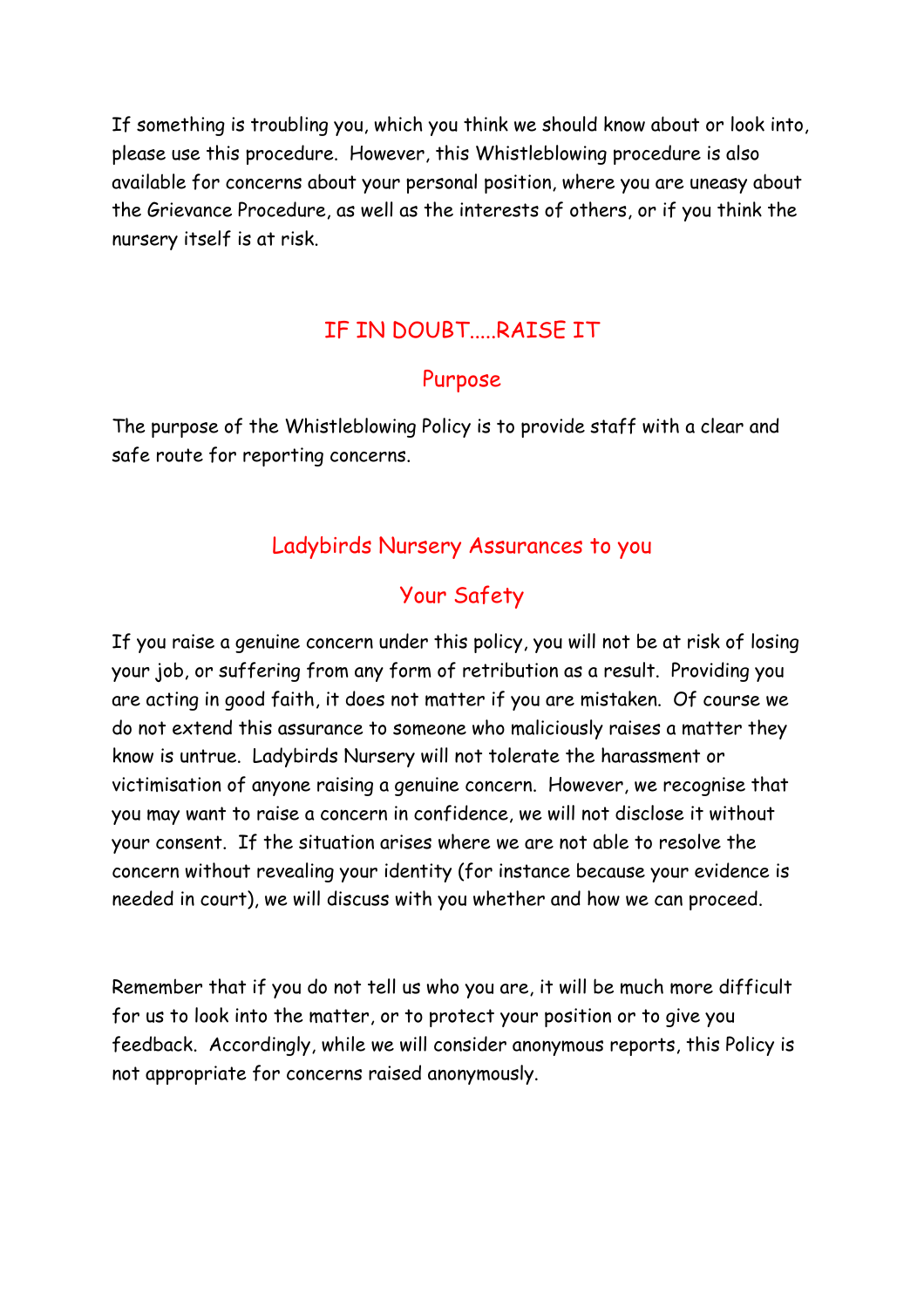### How we will handle the matter

Once you have told us your concern, we will look into it to assess initially what action should be taken. This may involve an internal enquiry or a more formal investigation. We will tell you who is handling the matter, how you can contact him/her and whether further assistance may be needed. If you request, we will write to you summarising your concern and setting out how we propose to handle it.

When you raise the concern you may be asked how you think the matter might be best resolved. If you do have any personal interest in the matter, we do ask that you tell us at the outset.

While the purpose of the policy is to enable us to investigate possible malpractice and take appropriate steps to deal with it, we will give you as much feedback as we properly can. If requested we will confirm our response to you in writing. However, we may not be able to tell you the precise action we have taken where this would infringe a duty of confidence owned by us to someone else.

### How to raise a concern initially

If you have a concern about malpractice, we hope you feel able to raise your issues with your manager or deputy. This may be done verbally or in writing.

Please say if you wish to raise the matter in confidence so that we can make appropriate arrangements.

### Duty To Report

It is the duty of all employees, volunteers and students to ensure the safeguarding of all the children, staff, students, volunteers and visitors.

Due regard will be given the 'Prevent' policy when thinking about our Duty to Report.

### Designated People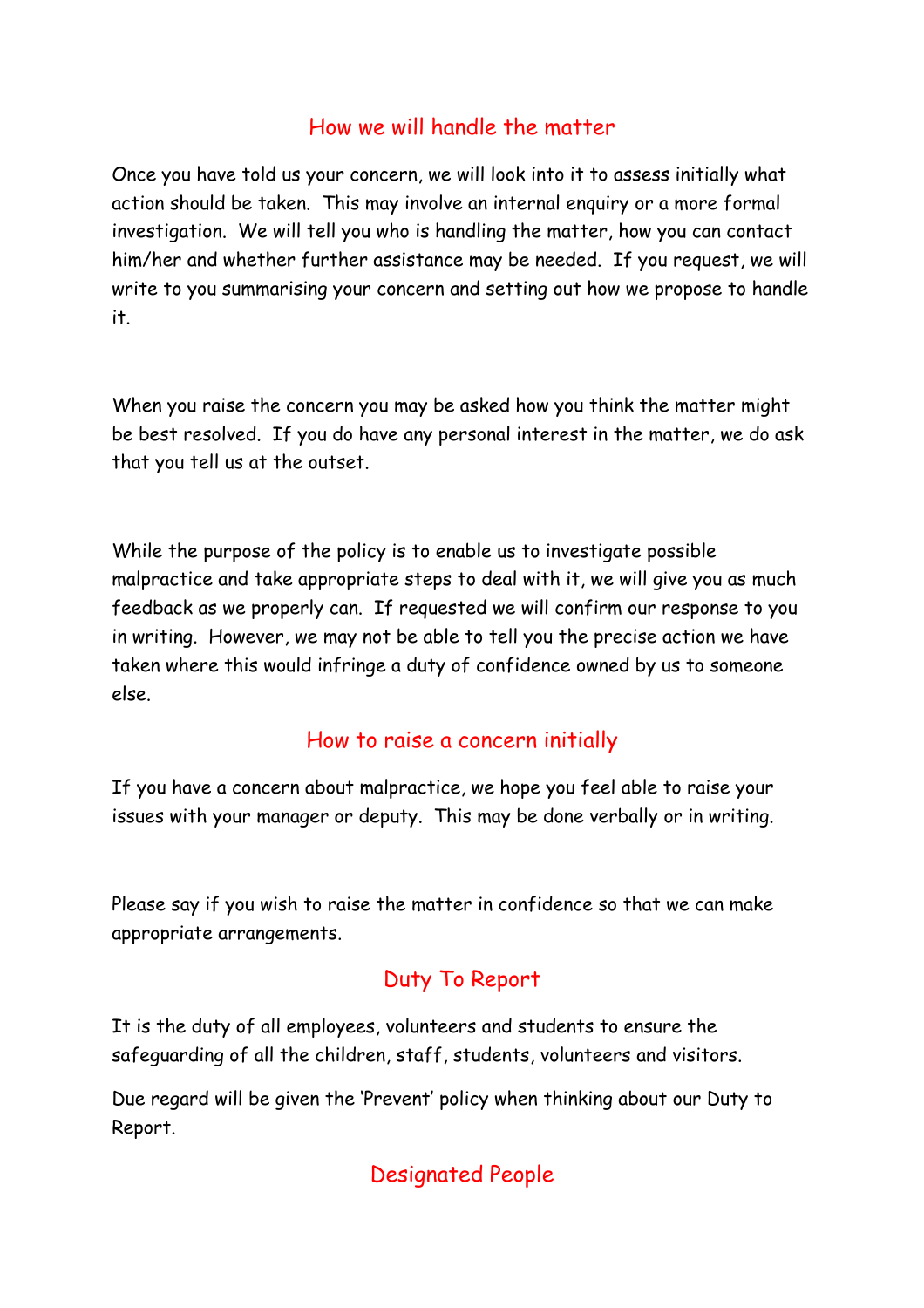The designated safeguarding officers in charge of Safeguarding are Gill and Zoe.

Should you feel you cannot approach any of these people, you may ring Children's services direct, Child Protection Services 01204 331500, or the Local Authority Designated Officer Lisa Kelly (01204 337474) for managing allegations against a member of staff or person in a position of trust. You may ring Ofsted if you do not feel you can approach one of these agencies, 0800 123 1231

### How to Raise a Concern

Anyone who has concerns should report their issues immediately to

Step one

• The designated Safeguarding Officers Gill, Zoe, Michelle, or

Step two

• Children's Social Care

#### Step three

• The LADO Lisa Kelly (02104 337474)

#### Step four

• Ofsted

This policy will reviewed sooner than the review date should any new information become available.

Issue Date January 2016

Date to be Reviewed January 2017

Date Reviewed July 2016